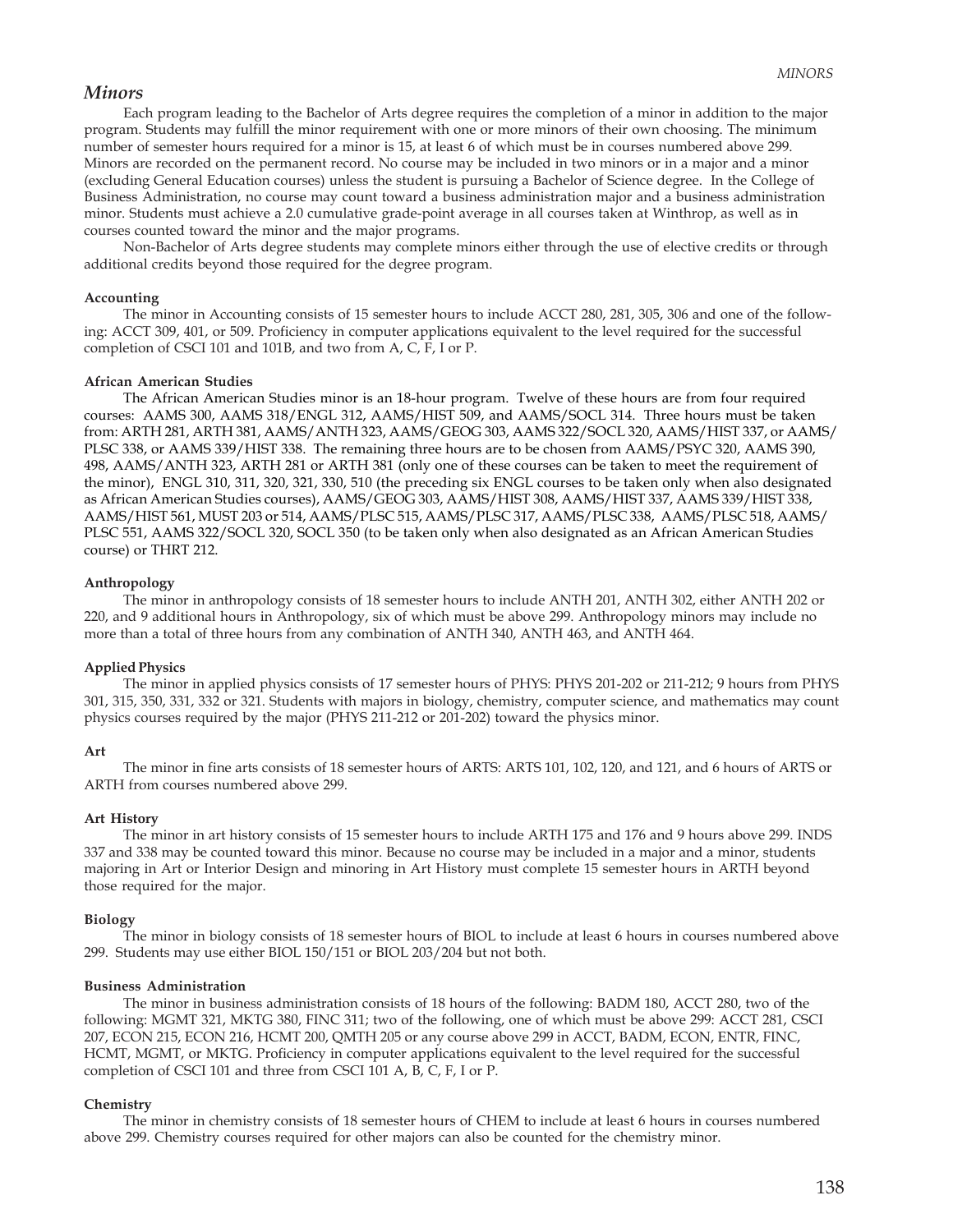### **Coaching**

The minor in coaching consists of 17 hours which must include: ATRN 151, PHED 242, 267, 361, 393, 401, and 465, or 571. The remaining hours are to be selected from any courses not chosen to meet the above requirements and/or PHED/NUTR 208, PHED 382, 384, 480, 525, 548, 571, and HLTH 501.

## **Computer Science**

The minor in computer science consists of 18 semester hours of CSCI: CSCI 207-208 and 271 and 7 additional hours of CSCI to include 6 hours in courses numbered above 299. CSCI 101 and 151 may not be used to fulfill the Computer Science minor.

# **Dance**

The Dance minor is a 21-hour program: Technique - 3 credit hours in Modern Dance and 2 credit hours in Ballet; DANT 200, DANT 298, DANA 251 or 252; 2 additional hours selected from DANA 443 or 444; and 9 credit hours of DANT/DANA electives or THRT 115 or THRA 173. 6 hours must be in courses numbered above 299.

#### . **Economics**

The minor in economics consists of 15 semester hours of ECON to include ECON 215 and 216, and 9 hours in courses numbered above 299. No course may be included in two minors or in a major and a minor.

## **English**

The minor in English consists of 18 semester hours of ENGL to include: ENGL 300; 6 hours selected from ENGL 203, 208, 211; and 9 hours in courses numbered above 299.

## **Entrepreneurship**

The minor in Entrepreneurship consists of 15 semester hours from the following: ACCT 280, MKTG 380, ENTR 373, 374 and 473. Proficiency in computer applications equivalent to the level required for the successful completion of CSCI 101 and 101B and two from CSCI 101 A, C, F, I or P. Courses numbered above 299 must be taken after the student achieves junior status.

## **Environmental Studies**

The minor in environmental studies consistS of ENVS 101 and at least 15 hours of courses selected from the following: ANTH 326, ANTH 540, BIOL 323, CHEM 101, ECON 343, ENVS 461, 462, 463, ENVS 510, GEOG 305, 320, 500, GEOL 225, PHIL 565, PHYS 105, PLSC 325, PSYC 311, and SOCL 310. At least 6 hours must be above 299.

## **Family and Consumer Sciences**

The minor in Family and Consumer Sciences consists of 19 credit hours as follows: FACS 101, 211, 350, 401 or 502, 501, NUTR 221, and SOCL 305.

# **French**

The minor in French consists of 18 semester hours of FREN at the 200-level and above, at least 6 hours of which must be numbered above 299. FREN 201, 202, 250 are required courses. MLAN 330 and 530 may be used as electives. (Note: FREN 101 and 102 or the equivalent are prerequisites for all other FREN courses. These two courses may not be applied to the fulfillment of the requirements for the minor.)

### **General Science**

The minor in general science consists of at least 18 semester hours of coursework selected from BIOL, CHEM, GEOL, or PHYS, to include PHYS 201-202 or 211-212. Courses included in a major may not be counted in the general science minor. At least 6 hours must be in courses numbered above 299.

### **Geography**

The minor in geography consists of 15 semester hours of GEOG to include GEOG 101 and at least 6 hours in courses numbered above 299.

## **Geology**

The minor in geology consists of 18 semester hours in GEOL, including GEOL 110 and 113, and at least 6 hours in GEOL courses numbered above 299.

# **German**

The minor in German consists of 18 semester hours of GERM at the 200-level and above, at least 6 hours of which must be numbered above 299. GERM 201 and 202 are required courses. MLAN 330 and 530 may be used as electives. (Note: GERM 101 and 102 or the equivalent are prerequisites for all other GERM courses. These two courses may not be applied to the fulfillment of the requirements for the minor.)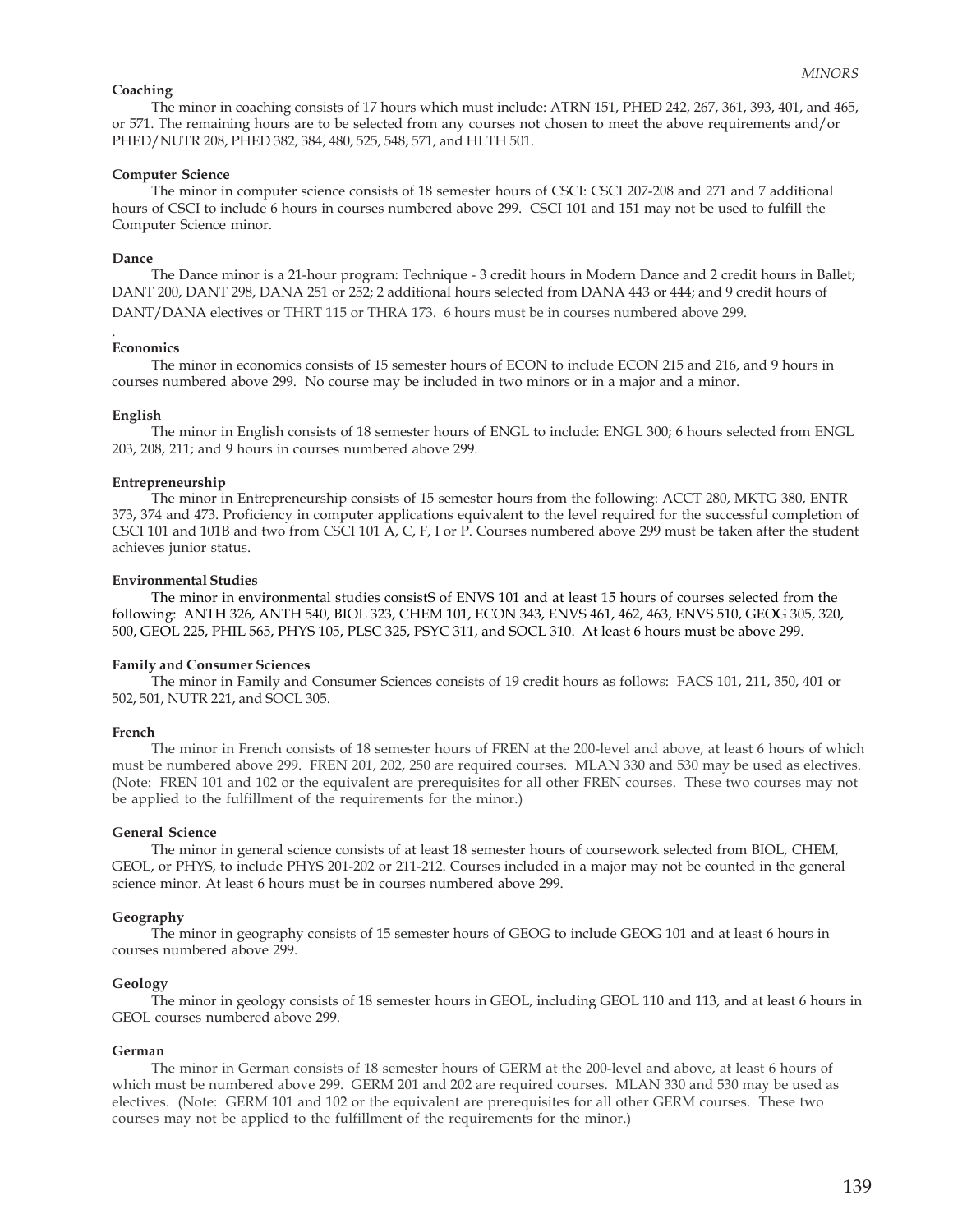## **Gerontology**

The minor in Gerontology consists of 18 semester hours. The required courses are GRNT/SCWK 300, GRNT 440, and GRNT/SCIE 301. Students also choose 6 hours from either PSYC 206, GRNT/SOCL 504, or GRNT/SCWK 305; and 3 hours from the following elective courses: GRNT/SOCL 304, SOCL 520, SCWK 521, SCWK 531, NUTR 221, HLTH 500, PSYC 510, OR HCMT 200. Students interested in the Gerontology minor must schedule advising with the Gerontology Program Director.

## **Health**

The minor in health consists of 19 semester hours to include 9 hours from HLTH 500, 501, 506 and 507; and 10 additional hours selected from HLTH 300, 303, 500, 501, 503, 506, 507, PHED 231, 320, 361, BIOL 307-308, NUTR 221, NUTR 231, NUTR 370, GRNT 300, or SOCL 304. (HLTH 303 has a prerequisite of admission to the Teacher Education program.)

### **Health Care Management**

The minor in Health Care Management consists of 15 semester hours as follows: BADM 180, HCMT 200, 300, 302, and either 303 or 492.

## **History**

The minor in history consists of 18 semester hours in HIST: 6 hours from HIST 111, 112, 113; HIST 211 and 212, and at least 6 hours in courses numbered above 299.

## **Human Nutrition**

The minor in human nutrition consists of 15 semester hours of course work in human nutrition, approved by the Chair, Department of Human Nutrition, and CHEM 105, 106, 108 or equivalent courses.

### **Human Resource Management**

The minor in human resource management consists of 15 semester hours of management courses to include: BADM 180, MGMT 321, 322, 323 and 325. Note that PSYC 101 and MGMT 321 are prerequisites for MGMT 325. BADM 180 is a pre-requisite for MGMT 322 and MGMT 322 is a prerequisite for MGMT 323.

## **Humanities**

The minor in humanities consists of at least 18 semester hours of coursework from designators listed below with qualifications indicated within many designators. Three designators must be represented and at least 6 credit hours must be above 299. Courses counting toward the major(s) may not be counted toward the humanities minor except if the major is FREN, GERM, or SPAN. In these cases, students may count no more than 3 credit hours of appropriate coursework with the designator of their major within their minor. If any of the applicable courses are cross-listed under more than one designator, the course may count toward the minor under any of those designators. Courses in the minor include: AAMS 300, MDST 300, PEAC 200, WMST 300; ARTH courses except ARTH 340, 451, and 454; ARTT 298 & 395; THRT 210, 212, 298, 312, 385, and 386; DANT 298, 385, 386; MUST 298; FREN 301, 302, 401, 402; GERM 301, 401; SPAN 301, 302, 401, 402, 504, 506, 507, 521, 595; ENGL – all courses numbered 200 and above except 303 or 530; PHIL – all courses except 220, 225, and 370; any HIST ; any RELG.

## **International Studies**

The minor in International Studies (INTS) requires 18 hours of internationally-themed, interdisciplinary course work, at least 9 hours of which must be taken within a comparative or regional focus category (Comparative, Africa/ Middle East, Latin/South America, Europe, Asia). The 18 hours must span at least 3 designators. There may be no more than 6 hours of overlap between the INTS minor and the International Business option of the B.S. in Business Administration. At least 6 hours must be taken at Winthrop, and at least 6 hours must be above 299-level. Additional requirements include foreign language proficiency at the 102 level and engagement with a foreign culture as demonstrated through one of the following three choices: study abroad or travel course (abroad), domestic service learning relevant to INTS, or 6 hours advanced language study (i.e., beyond the 102 level). The minor is designed to be flexible and to accommodate fluctuating course offerings, here and abroad. Therefore, courses can be approved for minor credit by the INTS advisory committee, and potential and current minors must schedule advising with the INTS Program Director. See http://www.winthrop.edu/cas/international/ for additional information and course lists.

# **Marketing**

The minor in Marketing consists of 15 hours to include: ACCT 280, MKTG 380, MKTG 381, and any two of the following: MKTG 382, 481, 482, 483, 581, or BADM 561. Taking MKTG 482 requires a prerequisite of QMTH 205-206 or appropriate substitutes. In addition, proficiency in computer applications equivalent to the level required for the successful completion of CSCI 101 and 101B and two from CSCI 101 A, C, F, I or P. Courses above 299 must be taken after the student achieves junior status.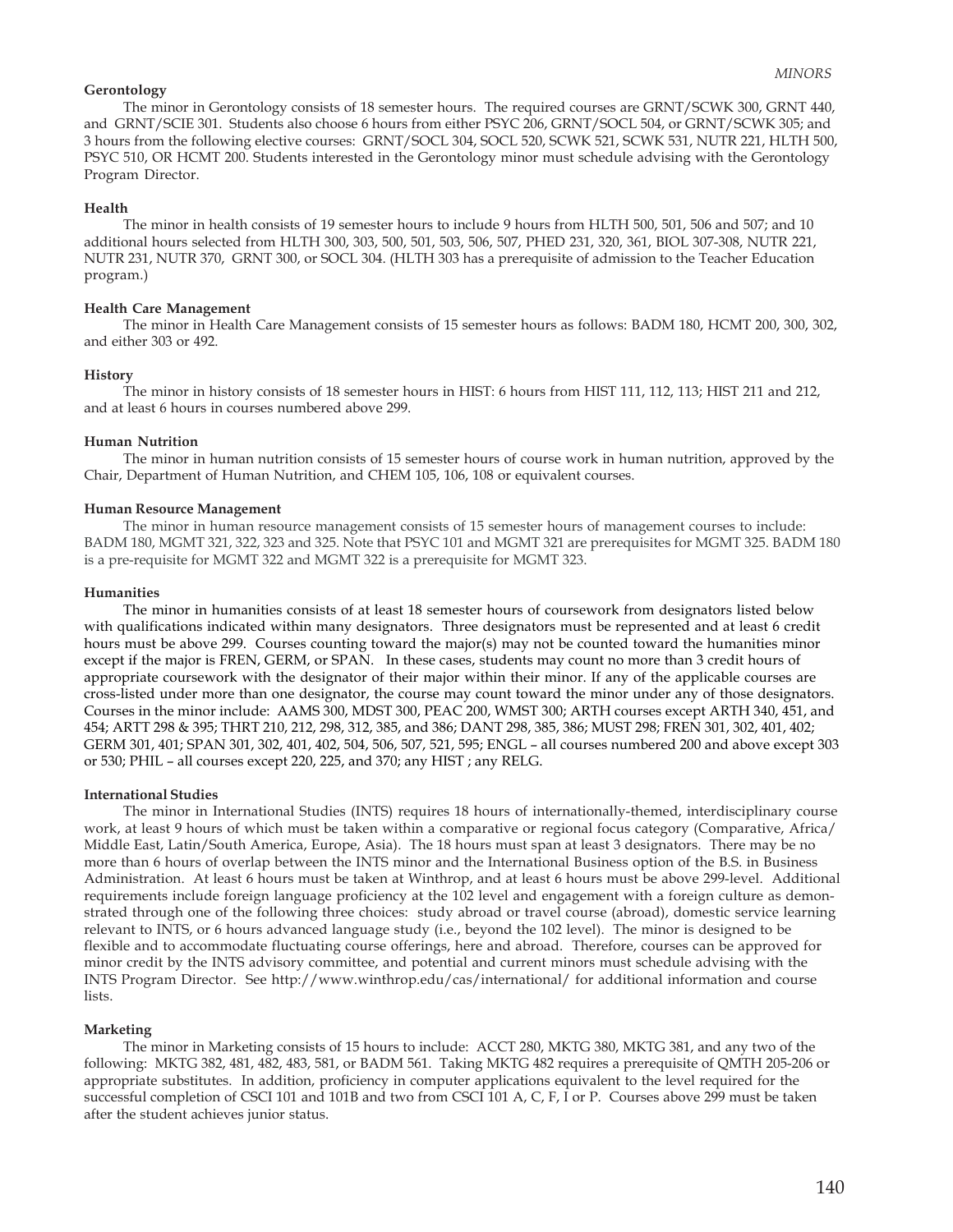#### **Mathematics**

The minor in mathematics consists of 18 semester hours of MATH to include MATH 201, MATH 202 (requires corequisite of MAED 200), and MATH 300, and at least 7 additional semester hours in MATH courses numbered above 299.

## **Medieval Studies**

The minor consists of 18 hours, 6 hours of which must be numbered above 299: MDST 300; 6 hrs from the following list: ARTH 342, 343, ENGL 512, HIST 542, PLSC 351, RELG 316; and 9 hrs of additional courses, including additional courses from the list above or from the following list: MDST 203, 305, 510; ANTH 220, 322, ARTH 175, 342, 343, DANT 385, ENGL 307, 511, FREN 550, HIST 112, 346, 542, LATN 101, 102, 201, RELG 220, 313, 314; THRT 385. Topics courses in ARTH, ARTT, DANT, ENGL, FREN, GERM, HIST, MUST, PHIL, RELG, SPAN, THRT, and WMST, and MLAN 330 or MLAN 530 may be included if they address an appropriate topic.

#### **Music**

The minor in music consists of 24 semester hours of music courses (MUSA and MUST): MUST 111-112 and MUST 113-114 (111 and 113 are to be taken together; 112 and 114 together); MUST 305, 306 and 307; 4 semesters of private instruction in one instrument; and 3 semester hours of music courses numbered above 299. (Students may not count additional private lessons or MUST 315). Music minors must demonstrate a proficiency in an instrument or voice. Potential music minors must schedule a meeting with the Chair of the Department of Music prior to declaring a minor in music.

#### **Peace, Justice, and Conflict Resolution Studies**

The minor in Peace, Justice, and Conflict Resolution Studies consists of 18 semester hours to include: PEAC 200; 3 hours of International Relations from ANTH 301; MCOM 302; PLSC 205, 207, 260, 339, 504, 506, 508; 3 hours of Social Movements from AAMS /HIST 308, AAMS /HIST 509, HIST 302, 310, 501; PLSC 312, 325, 337; SOCL 310, 332; 9 hours of electives from AAMS/HIST 308, AAMS/HIST 509; AAMS/PLSC 551; ANTH 301; CMVS 201; MCOM 302; HIST 302, 310, 501; PLSC 205, 207, 260, 325, 339, 504, 512; PLSC/WMST 553; SOCL 101, 301, 310, 313, 332, 335, 515; PHIL 230, 315, 565; and PSYC 507, to include at least 6 hours above the 299 level. PEAC 350 and 550 can count in any of the above categories when the content is similar to courses in that particular sequence.

#### **Philosophy**

The minor in philosophy consists of 18 semester hours of PHIL: PHIL 101, 220 or 225, 301 or 302 and 9 additional hours, 3 of which must be in courses numbered above 299.

#### **Philosophy and Religion**

The minor in philosophy and religion consists of 18 semester hours of PHIL and RELG, to include PHIL 101, RELG 101, and 12 additional hours, 6 of which must be in courses numbered above 299.

#### **Political Science**

The minor in political science consists of 18 semester hours of PLSC to include PLSC 201; PLSC 205 or 207; one of the following: PLSC 351, 352, 355, 356, 551, or 553; and 9 additional hours at least 3 of which are numbered above 299. PLSC 350 is recommended.

#### **Professional Business**

The Professional Business minor provides a general introduction to business concepts and prepares a student to enter many graduate business programs (including the Winthrop MBA Program) upon undergraduate degree completion. (A student will be able to complete the Winthrop MBA Program in four semesters, including summers). It consists of 21-24 hours: ACCT 280 and 281; ECON 215 and 216; FINC 311; MGMT 321; MKTG 380; and QMTH 205. (A statistics course from the major may substitute). Computer proficiency is required. *A minimum grade of C- is required in each course.*

#### **Psychology**

The minor in psychology consists of 18 semester hours of PSYC. Psychology minors must take PSYC 101 and at least 6 hours above 299.

#### **Religion**

The minor in religion consists of 18 semester hours of RELG: RELG 101, 220, 300 and 9 additional hours, 3 of which must be in courses numbered above 299.

#### **Social Sciences**

The minor in social sciences consists of at least 18 semester hours of courses in ANTH, ECON, GEOG, HIST, PLSC, PSYC, or SOCL to include at least 6 hours in courses numbered above 299. A student may not include in the social